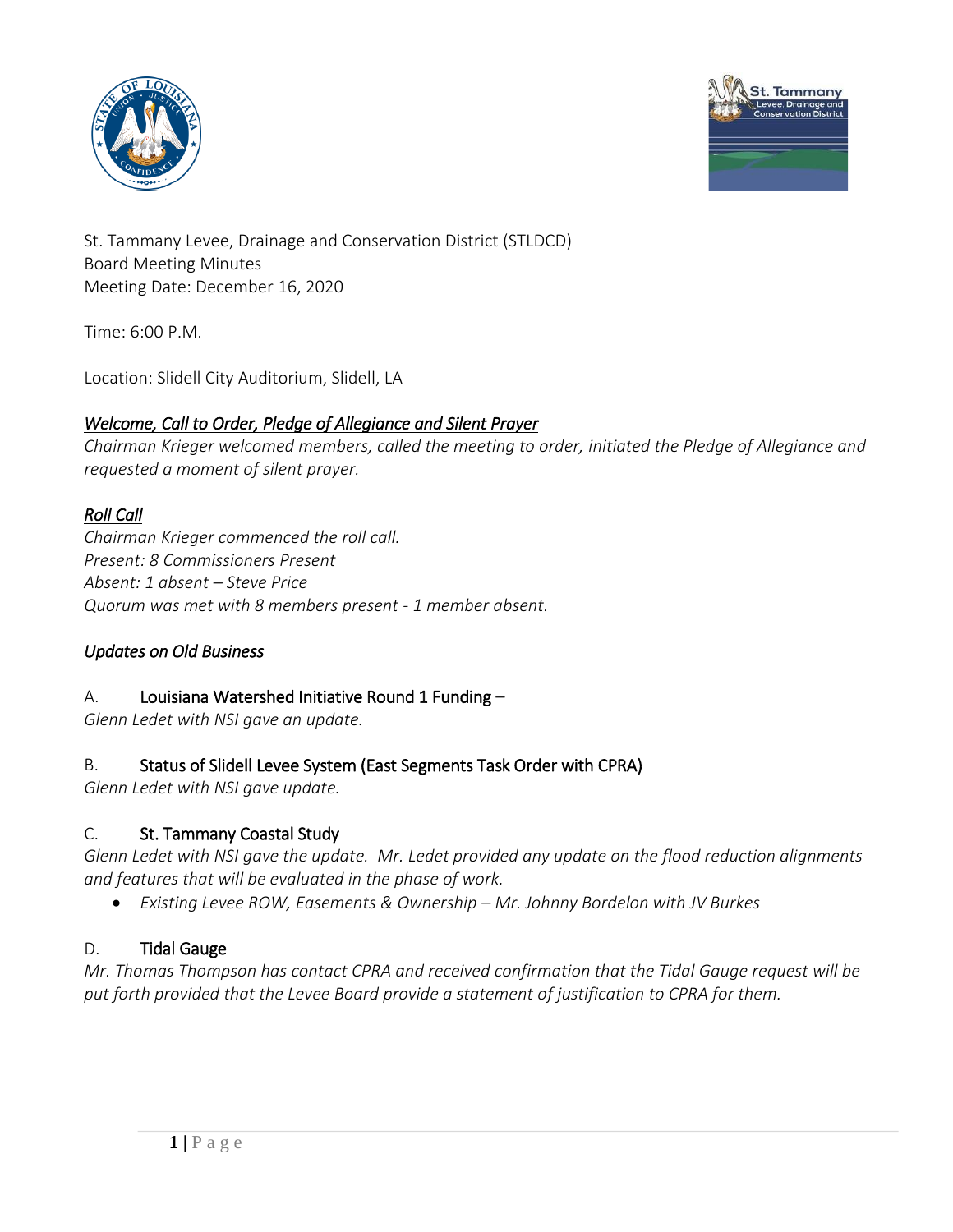## E. STLDCD Web Site

*Commissioner DiFranco explained that a former Commissioner still has the Levee Board domain in her name, so he will work with her to transfer the ownership to the Levee Board. The good news is that the website is up and running and has been updated. He also mentioned that the Board may want to consider the purchase of the '.org' and '.gov' domains in addition to the current domain for the Levee website which is '.com'.* 

## F. Public Comments - None

## *New Business*

## A. Coastal LA Levee Consortium Meeting Report

*Commissioner John Faust reported that the Coastal LA Levee Consortium will meet more this year then they have in prior years. The top three issues that the Consortium would like to address is the unfunded levee boards, like STLDCD. Legislation for the upcoming session is being considered to address this funding issue, which would be very beneficial for the STLDCD. Another issue was with regards to the Watershed Initiatives funding. Also discussed was the GOMESA funding – there are issues regarding the consistency of the off-shore drilling and the revenues if the drilling slows.*

## B. Stakeholder Meetings

*No meetings took place.*

# C. Committee Assignments

*Commissioner Krieger asked the members to look at a subcommittee list and think about possible areas that the each member would like to serve as the Board goes forward with the upcoming projects. Members and let Chairman Krieger know via email. Commissioner DiFranco reminded the members that the executive committee will be elected in January or February.*

## OFF THE FLOOR ITEM –In accordance with R.S. 42:19(cc) Commissioner McGovern moved to take up the following item, seconded by Commissioner Faust. With a unanimous vote the Board took up the following item which was not previous posted on the agenda –

## D. *Fourth Amendment to the CEA with St. Tammany Parish Government*

*Cooperative Endeavor Agreement is made and entered into effective as of November 6, 2020 by and between the St. Tammany Parish Government and the St. Tammany Levee, Drainage, and Conservation District. A motion was made by Commissioner McGovern and seconded by Commissioner Faust to approve the amendment to the cooperative endeavor agreement. The vote was unanimously approved.*

## E. Public Comments - None

# *Treasure's Report*

*Commissioner Krieger presented the previous month's financial report. November financial reports show the beginning balance of \$28,022.56. Check to DHHM in the amount of \$500.00 and cleared. The ending*